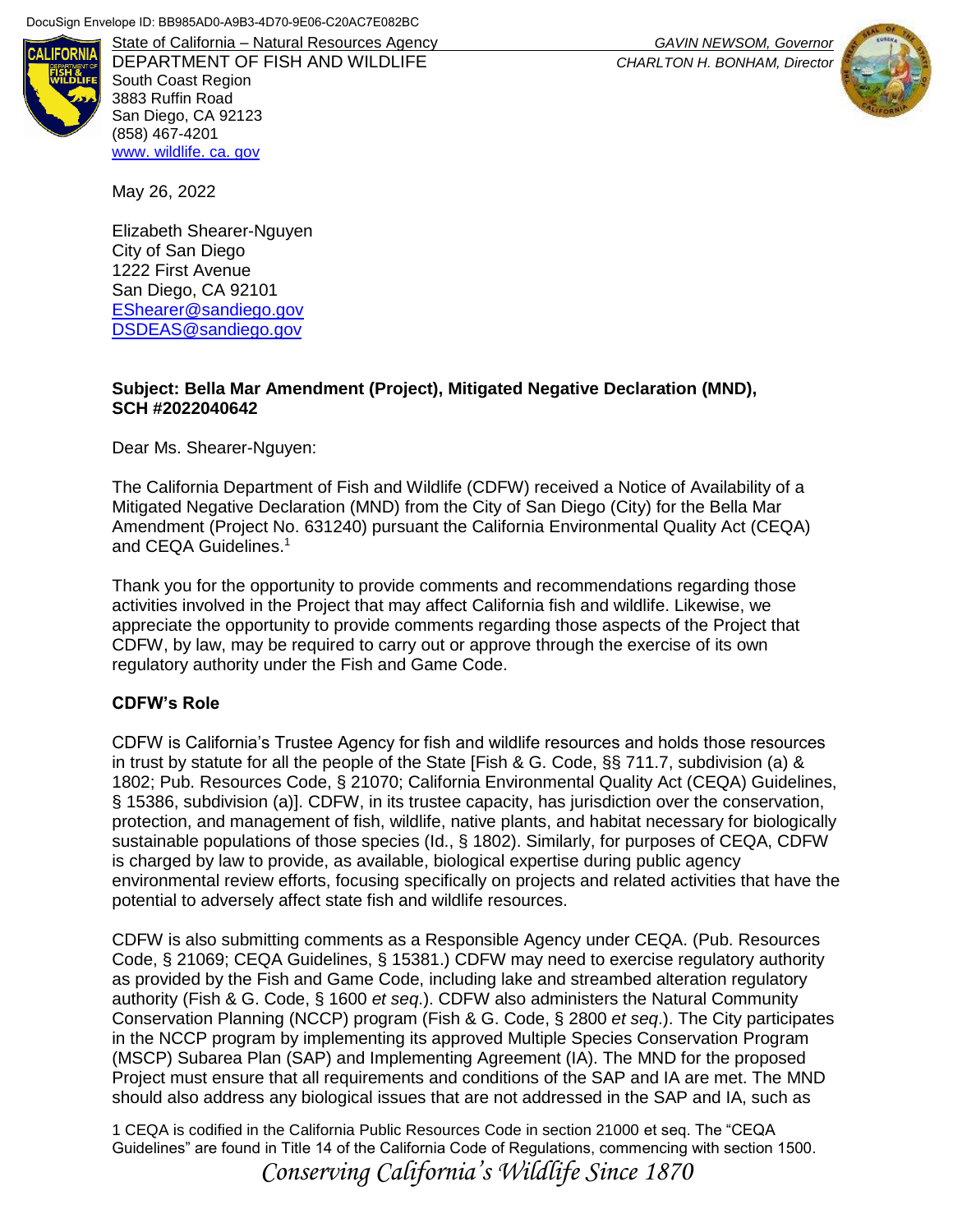Elizabeth Shearer-Nguyen City of San Diego May 26, 2022 Page 2 of 5

specific impacts to and mitigation requirements for sensitive species that are not covered by the SAP and IA.

### **PROJECT DESCRIPTION SUMMARY**

The Project proposes to develop two neighborhoods (380 residential units) with associated community buildings, outdoor amenities, and off-site improvements. Project-related activities would include grading, landscaping, utilities, and construction of internal roadways to connect with existing off-site roadways. The 14.62-acre Project site is located at 408 Hollister Street within the City's Otay Nestor Community Planning Area. The Project site is undeveloped, bounded by I-5 and residential development to the west, Hollister Street to the east, and an undeveloped parcel to the south. The Otay Valley Regional Park borders the site to the north and consists of freshwater marsh and southern willow scrub habitat. Approximately 5.5 acres of the City's Multi-Habitat Planning Area (MHPA) occurs on the northern end of the Project parcel connecting to the Regional Park. On December 18, 2020, the City proposed a MHPA Boundary Line Adjustment (BLA) that would allow the Project to impact 3.2 acres of the current MHPA and preserve the remaining 2.3 acres as open space. On June 17, 2021, CDFW provided their MHPA BLA concurrence to the City.

Per RECON's 2022 Biological Technical Report (BTR), the Project's development area and offsite improvement area consist of both disturbed land (14.63 acres) and urban/developed land (1.79 acre). General biological surveys were conducted in the Project area in April 2017 and September 2018. Special-status species that may occur within or adjacent to the Project area include burrowing owl (*Athene cunicularia*; California Species of Special Concern (SSC), Cooper's hawk (*Accipiter cooperii*, SSC), least Bell's vireo (*Vireo belli pusillus;* Endangered Species Act (ESA)-listed Endangered, California Endangered Species Act (CESA)-listed Endangered), light-footed Ridgway's rail (*Rallus obsoletus levipes*; ESA-listed Endangered, CESA-listed Endangered, California Fully Protected species), southwestern willow flycatcher (*Empidonax traillii extimus;* ESA-listed Endangered, CESA-listed Endangered). A habitat assessment and four non-breeding protocol surveys for burrowing owl were conducted between September 2019 and January 2020 that resulted in no direct observations or signs of owl activity; however, four suitable burrows were found in the Project area along Hollister Road (RECON 2022).

# **COMMENTS AND RECOMMENDATIONS**

CDFW offers the following comments and recommendations to assist the City in adequately identifying and/or mitigating the Project's significant, or potentially significant, direct, and indirect impacts on fish and wildlife (biological) resources.

# **COMMENT #1: Nesting Birds**

Nesting birds could be indirectly impacted by grading, lighting, noise, toxics, brush management, and human activity generated by Project construction and implementation (RECON 2022). While CDFW appreciates the City's plan to implement their Land Use Adjacency Guidelines and MM BIO-1A and 1B Protections, as currently written, MM BIO-1A mentions two species of birds and fails to consider other nesting birds that may occur within the Project area. In addition, MM BIO-1A is not consistent with the BTR's proposed Avian Protections Measure language for any bird that is listed, candidate, sensitive, or special status in the MSCP. Nesting birds are protected per Fish and Game Code section 3503; therefore, to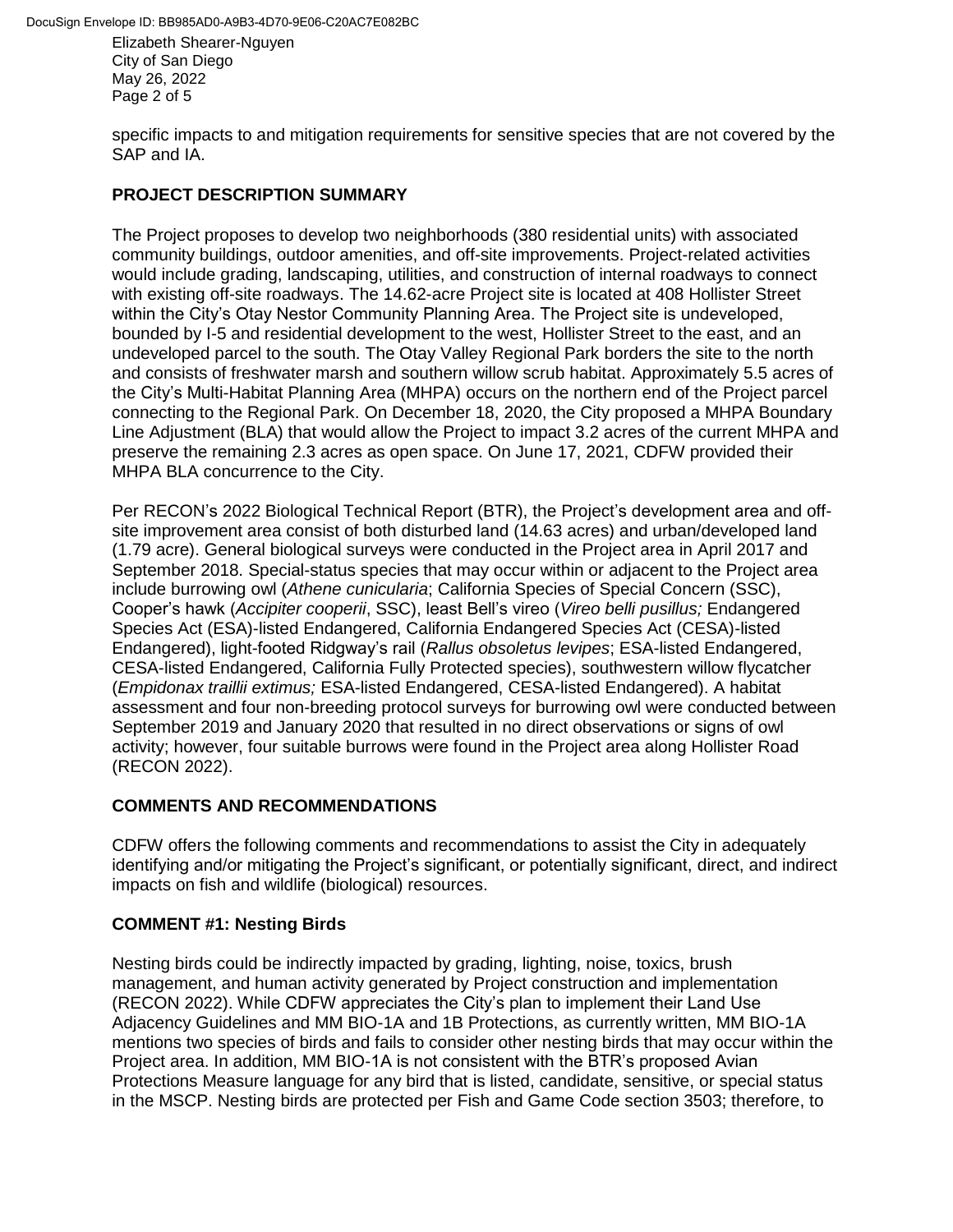Elizabeth Shearer-Nguyen City of San Diego May 26, 2022 Page 3 of 5

avoid impacts to sensitive species, these measures as written should establish clear bird breeding survey protocols and nest buffers for other nesting birds that may be impacted by Project activities.

There is a high potential for light-footed Ridgway's to occur north of the Project impact area along Otay River based on historic occurrence records (RECON 2022). In addition to being both CESA- and ESA-listed Endangered, light-footed Ridgway's rail is also Fully Protected under Fish and Game Code section 3511(b)(9). A Fully Protected bird may not be taken at any time and any impacts to the light-footed Ridgway's rail would be considered significant.

### **Mitigation Measure #1:**

To reduce impacts to less than significant: CDFW recommends that Project activities occur outside of the avian breeding season to adequately avoid impacts to all nesting birds (including burrowing owl and least Bell's vireo) that may occur within or adjacent to the Project area.

CDFW recommends adding a nesting bird mitigation measure to the final MND that states;

"All clearing of vegetation will occur outside of the peak avian breeding season, which generally runs from February 1 through September 15 (as early as January 1 for some raptors). If Project construction is necessary during the bird breeding season, a Qualified Biologist with experience in conducting bird breeding surveys should conduct weekly bird surveys for nesting birds, within three to five days prior to the work in the area and ensure no nesting birds in the Project area would be impacted by the Project. If an active nest is identified, a buffer shall be established between the construction activities and the nest so that nesting activities are not interrupted. For the given Project site, CDFW generally recommends a 100-foot buffer from common avian species, 300 feet for listed or highly sensitive species (that are otherwise not addressed by the MSCP), and 500 feet for raptors. The buffer should be delineated by temporary fencing and remain in effect as long as construction is occurring. No Project construction shall occur within the fenced nest zone until the young have fledged, are no longer being fed by the parents, have left the nest, and will no longer be impacted by the project. Reductions in the nest buffer distance may be appropriate depending on the avian species involved, ambient levels of human activity, screening vegetation, or possibly other factors".

# **Environmental Data**

CEQA requires that information developed in environmental impact reports and negative declarations be incorporated into a data base which may be used to make subsequent or supplemental environmental determinations. (Pub. Resources Code, § 21003, subd. (e).) Accordingly, please report any special status species and natural communities detected during Project surveys to the California Natural Diversity Database (CNDDB). The [CNDDB Field](https://wildlife.ca.gov/Data/CNDDB/Submitting-Data)  [Survey Forms](https://wildlife.ca.gov/Data/CNDDB/Submitting-Data) can be mailed electronically to CNDDB at the following email address: [CNDDB@wildlife.ca.gov.](mailto:CNDDB@wildlife.ca.gov) The types of information reported to CNDDB can be found at the following link: [CNDDB Plants and Animals Information.](https://wildlife.ca.gov/Data/CNDDB/Plants-and-Animals)

# **FILING FEES**

The Project, as proposed, would have an impact on fish and/or wildlife, and assessment of filing fees is necessary. Fees are payable upon filing of the Notice of Determination by the Lead Agency and serve to help defray the cost of environmental review by CDFW. Payment of the fee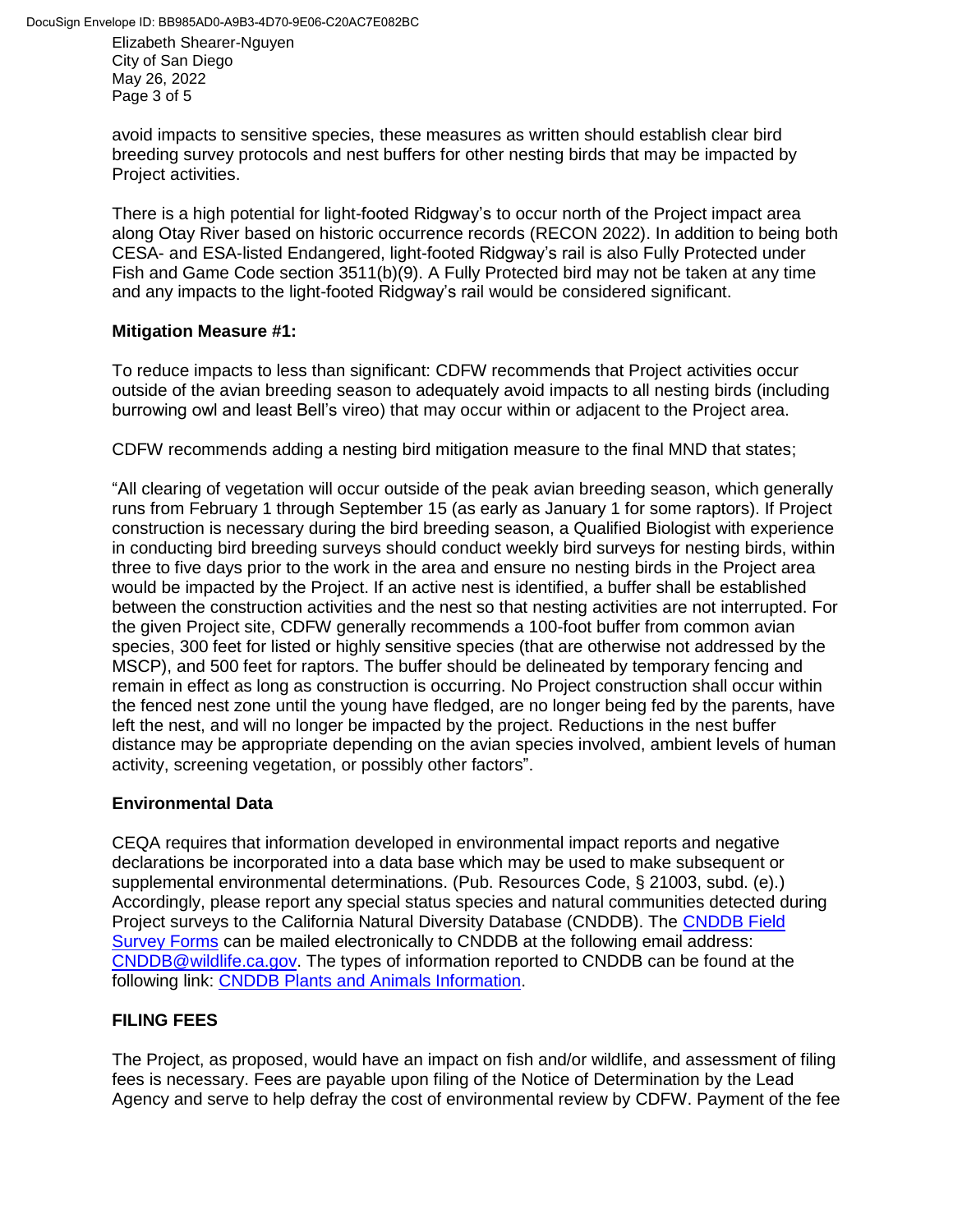DocuSign Envelope ID: BB985AD0-A9B3-4D70-9E06-C20AC7E082BC

Elizabeth Shearer-Nguyen City of San Diego May 26, 2022 Page 4 of 5

is required for the underlying project approval to be operative, vested, and final. (Cal. Code Regs, tit. 14, § 753.5; Fish & G. Code, § 711.4; Pub. Resources Code, § 21089.).

### **CONCLUSION**

CDFW appreciates the opportunity to comment on the NOP to assist the City in identifying and mitigating Project impacts on biological resources.

Questions regarding this letter or further coordination should be directed to Alison Kalinowski, Environmental Scientist, by email at [Alison.Kalinowski@wildlife.ca.gov.](mailto:Alison.Kalinowski@wildlife.ca.gov.)

Sincerely,<br>
Pocusigned by:

David Mayer

- 1<br>-- D700B4520375406 David Mayer Environmental Program Manager South Coast Region

ec: CDFW

David Mayer, San Diego – [David.Mayer@wildlife.ca.gov](mailto:David.Mayer@wildlife.ca.gov) Karen Drewe, San Diego – [Karen.Drewe@wildlife.ca.gov](mailto:Karen.Drewe@wildlife.ca.gov) Alison Kalinowski, San Diego – [Alison.Kalinowski@wildlife.ca.gov](mailto:Alison.Kalinowski@wildlife.ca.gov) Jessie Lane, San Diego – [Jessie.Lane@wildlife.ca.gov](mailto:Jessie.Lane@wildlife.ca.gov) Cindy Hailey, San Diego – [Cindy.Hailey@wildlife.ca.gov](mailto:Cindy.Hailey@wildlife.ca.gov) State Clearinghouse, Office of Planning and Research – [State.Clearinghouse@opr.ca.gov](mailto:State.Clearinghouse@opr.ca.gov) USFWS

Jonathan Snyder – [Jonathan\\_D\\_Snyder@fws.gov](mailto:Jonathan_D_Snyder@fws.gov)

# **References**

- California Department of Fish and Wildlife. 2021. California Natural Diversity Database (CNDDB). Available from: [https://wildlife.ca.gov/Data/CNDDB.](https://wildlife.ca.gov/Data/CNDDB)
- California Department of Fish and Wildlife. 2021. CNDDB Plants and Animals. Available from: [https://wildlife.ca.gov/Data/CNDDB/Plants-and-Animals.](https://wildlife.ca.gov/Data/CNDDB/Plants-and-Animals)
- California Department of Fish and Wildlife. 2021. Submitting Data to the CNDDB. Available from: [https://wildlife.ca.gov/Data/CNDDB/Submitting-Data.](https://wildlife.ca.gov/Data/CNDDB/Submitting-Data)
- California Environmental Quality Act (CEQA). California Public Resources Code in section 21000 et seq. The "CEQA Guidelines" are found in Title 14 of the California Code of Regulations, commencing with section 15000.
- California Office of Planning and Research. 2009 or current version. CEQA: California Environmental Quality Act. Statutes and Guidelines, § 21081.6 and CEQA Guidelines, §15097, §15126.4(2).